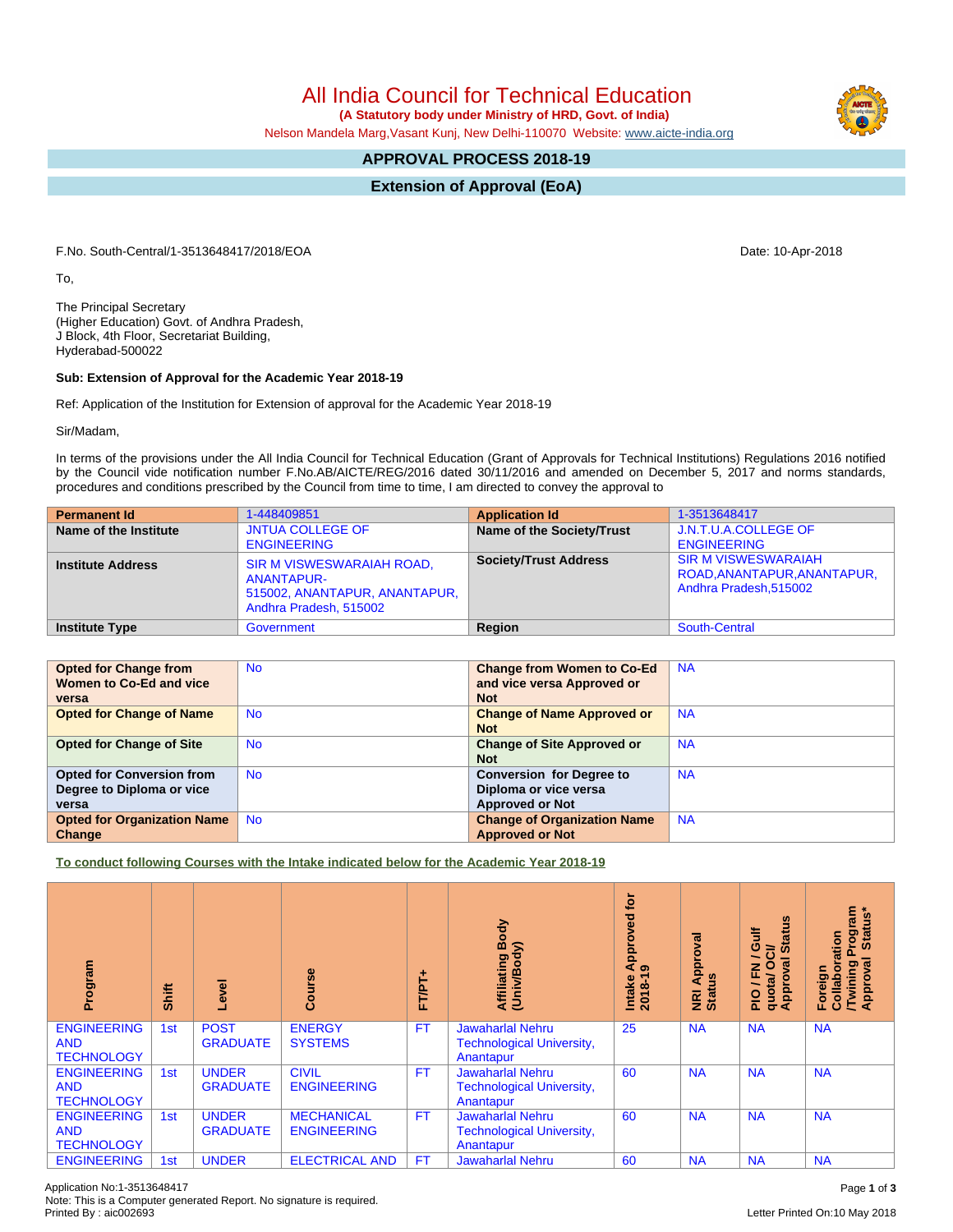| <b>AND</b><br><b>TECHNOLOGY</b>                       |                 | <b>GRADUATE</b>                 | <b>ELECTRONICS</b><br><b>ENGINEERING</b>                                                     |           | <b>Technological University,</b><br>Anantapur                            |                 |           |           |           |
|-------------------------------------------------------|-----------------|---------------------------------|----------------------------------------------------------------------------------------------|-----------|--------------------------------------------------------------------------|-----------------|-----------|-----------|-----------|
| <b>ENGINEERING</b><br><b>AND</b><br><b>TECHNOLOGY</b> | 1st             | <b>UNDER</b><br><b>GRADUATE</b> | <b>ELECTRONICS</b><br><b>AND</b><br><b>COMMUNICATION</b><br><b>S ENGINEERING</b>             | <b>FT</b> | <b>Jawaharlal Nehru</b><br><b>Technological University,</b><br>Anantapur | 60              | <b>NA</b> | <b>NA</b> | <b>NA</b> |
| <b>ENGINEERING</b><br><b>AND</b><br><b>TECHNOLOGY</b> | 1st             | <b>UNDER</b><br><b>GRADUATE</b> | <b>CHEMICAL</b><br><b>ENGINEERING</b>                                                        | <b>FT</b> | <b>Jawaharlal Nehru</b><br><b>Technological University,</b><br>Anantapur | 60              | <b>NA</b> | <b>NA</b> | <b>NA</b> |
| <b>ENGINEERING</b><br><b>AND</b><br><b>TECHNOLOGY</b> | 1st             | <b>UNDER</b><br><b>GRADUATE</b> | <b>COMPUTER</b><br><b>SCIENCE AND</b><br><b>ENGINEERING</b>                                  | <b>FT</b> | <b>Jawaharlal Nehru</b><br><b>Technological University,</b><br>Anantapur | 60              | <b>NA</b> | <b>NA</b> | <b>NA</b> |
| <b>ENGINEERING</b><br><b>AND</b><br><b>TECHNOLOGY</b> | 1st             | <b>POST</b><br><b>GRADUATE</b>  | <b>STRUCTURAL</b><br><b>ENGINEERING</b>                                                      | <b>FT</b> | <b>Jawaharlal Nehru</b><br><b>Technological University,</b><br>Anantapur | $\overline{25}$ | <b>NA</b> | <b>NA</b> | <b>NA</b> |
| <b>ENGINEERING</b><br><b>AND</b><br><b>TECHNOLOGY</b> | 1st             | <b>POST</b><br><b>GRADUATE</b>  | <b>ELECTRICAL</b><br><b>POWER</b><br><b>SYSTEMS</b>                                          | <b>FT</b> | <b>Jawaharlal Nehru</b><br><b>Technological University,</b><br>Anantapur | 25              | <b>NA</b> | <b>NA</b> | <b>NA</b> |
| <b>ENGINEERING</b><br><b>AND</b><br><b>TECHNOLOGY</b> | 1st             | <b>POST</b><br><b>GRADUATE</b>  | <b>CONTROL</b><br><b>SYSTEMS</b>                                                             | <b>FT</b> | <b>Jawaharlal Nehru</b><br><b>Technological University,</b><br>Anantapur | 25              | <b>NA</b> | <b>NA</b> | <b>NA</b> |
| <b>ENGINEERING</b><br><b>AND</b><br><b>TECHNOLOGY</b> | 1st             | <b>POST</b><br><b>GRADUATE</b>  | <b>POWER AND</b><br><b>INDUSTRIAL</b><br><b>DRIVES</b>                                       | FT        | <b>Jawaharlal Nehru</b><br><b>Technological University,</b><br>Anantapur | 25              | <b>NA</b> | <b>NA</b> | <b>NA</b> |
| <b>ENGINEERING</b><br><b>AND</b><br><b>TECHNOLOGY</b> | 1st             | <b>POST</b><br><b>GRADUATE</b>  | <b>REFRIGERATION</b><br>& AIR<br><b>CONDITIONING</b>                                         | <b>FT</b> | <b>Jawaharlal Nehru</b><br><b>Technological University,</b><br>Anantapur | 25              | <b>NA</b> | <b>NA</b> | <b>NA</b> |
| <b>ENGINEERING</b><br><b>AND</b><br><b>TECHNOLOGY</b> | 1st             | <b>POST</b><br><b>GRADUATE</b>  | <b>PRODUCT</b><br><b>DESIGN</b>                                                              | <b>FT</b> | <b>Jawaharlal Nehru</b><br><b>Technological University,</b><br>Anantapur | 25              | <b>NA</b> | <b>NA</b> | <b>NA</b> |
| <b>ENGINEERING</b><br><b>AND</b><br><b>TECHNOLOGY</b> | 1st             | <b>POST</b><br><b>GRADUATE</b>  | <b>INTERNAL</b><br><b>COMBUSTION</b><br><b>AND</b><br><b>AUTOMOBILES</b>                     | <b>FT</b> | <b>Jawaharlal Nehru</b><br><b>Technological University,</b><br>Anantapur | 25              | <b>NA</b> | <b>NA</b> | <b>NA</b> |
| <b>ENGINEERING</b><br><b>AND</b><br><b>TECHNOLOGY</b> | 1st             | <b>POST</b><br><b>GRADUATE</b>  | <b>DIGITAL</b><br><b>ELECTRONICS</b><br><b>AND</b><br><b>COMMUNICATION</b><br><b>SYSTEMS</b> | <b>FT</b> | <b>Jawaharlal Nehru</b><br><b>Technological University,</b><br>Anantapur | 25              | <b>NA</b> | <b>NA</b> | <b>NA</b> |
| <b>ENGINEERING</b><br><b>AND</b><br><b>TECHNOLOGY</b> | 1st             | <b>POST</b><br><b>GRADUATE</b>  | <b>DIGITAL</b><br><b>SYSTEMS AND</b><br><b>COMPUTER</b><br><b>ELECTRONICS</b>                | <b>FT</b> | <b>Jawaharlal Nehru</b><br><b>Technological University,</b><br>Anantapur | 25              | <b>NA</b> | <b>NA</b> | <b>NA</b> |
| <b>MCA</b>                                            | 1st             | <b>POST</b><br><b>GRADUATE</b>  | <b>MASTERS IN</b><br><b>COMPUTER</b><br><b>APPLICATIONS</b>                                  | <b>FT</b> | <b>Jawaharlal Nehru</b><br><b>Technological University,</b><br>Anantapur | 60              | <b>NA</b> | <b>NA</b> | <b>NA</b> |
| <b>ENGINEERING</b><br><b>AND</b><br><b>TECHNOLOGY</b> | 1st             | <b>POST</b><br><b>GRADUATE</b>  | <b>COMPUTER</b><br><b>SCIENCE</b>                                                            | <b>FT</b> | <b>Jawaharlal Nehru</b><br><b>Technological University,</b><br>Anantapur | 25              | <b>NA</b> | <b>NA</b> | <b>NA</b> |
| <b>ENGINEERING</b><br><b>AND</b><br><b>TECHNOLOGY</b> | 1st             | <b>POST</b><br><b>GRADUATE</b>  | <b>SOFTWARE</b><br><b>ENGINEERING</b>                                                        | <b>FT</b> | Jawaharlal Nehru<br><b>Technological University,</b><br>Anantapur        | 25              | <b>NA</b> | <b>NA</b> | <b>NA</b> |
| <b>ENGINEERING</b><br><b>AND</b><br><b>TECHNOLOGY</b> | 1st             | <b>POST</b><br><b>GRADUATE</b>  | <b>CHEMICAL</b><br><b>ENGINEERING</b>                                                        | <b>FT</b> | <b>Jawaharlal Nehru</b><br><b>Technological University,</b><br>Anantapur | 25              | <b>NA</b> | <b>NA</b> | <b>NA</b> |
| <b>ENGINEERING</b><br><b>AND</b><br><b>TECHNOLOGY</b> | 1st             | <b>POST</b><br><b>GRADUATE</b>  | <b>COMPUTER</b><br><b>AIDED</b><br><b>STRUCTURAL</b><br><b>ENGINEERING</b>                   | <b>FT</b> | <b>Jawaharlal Nehru</b><br><b>Technological University,</b><br>Anantapur | 25              | <b>NA</b> | <b>NA</b> | <b>NA</b> |
| <b>ENGINEERING</b><br><b>AND</b><br><b>TECHNOLOGY</b> | 1st             | <b>POST</b><br><b>GRADUATE</b>  | <b>ARTIFICIAL</b><br><b>INTELLIGENCE</b>                                                     | <b>FT</b> | <b>Jawaharlal Nehru</b><br><b>Technological University,</b><br>Anantapur | 18              | <b>NA</b> | <b>NA</b> | <b>NA</b> |
| <b>ENGINEERING</b><br><b>AND</b><br><b>TECHNOLOGY</b> | 1st             | <b>POST</b><br><b>GRADUATE</b>  | <b>RELIABILITY</b><br><b>ENGINEERING</b>                                                     | <b>FT</b> | Jawaharlal Nehru<br><b>Technological University,</b><br>Anantapur        | 18              | <b>NA</b> | <b>NA</b> | <b>NA</b> |
| <b>ENGINEERING</b><br><b>AND</b><br><b>TECHNOLOGY</b> | 2 <sub>nd</sub> | <b>POST</b><br><b>GRADUATE</b>  | <b>CONSTRUCTION</b><br><b>PLANNING AND</b><br><b>MANAGEMENT</b>                              | FT        | Jawaharlal Nehru<br><b>Technological University,</b><br>Anantapur        | 18              | <b>NA</b> | <b>NA</b> | <b>NA</b> |

+FT –Full Time,PT-Part Time